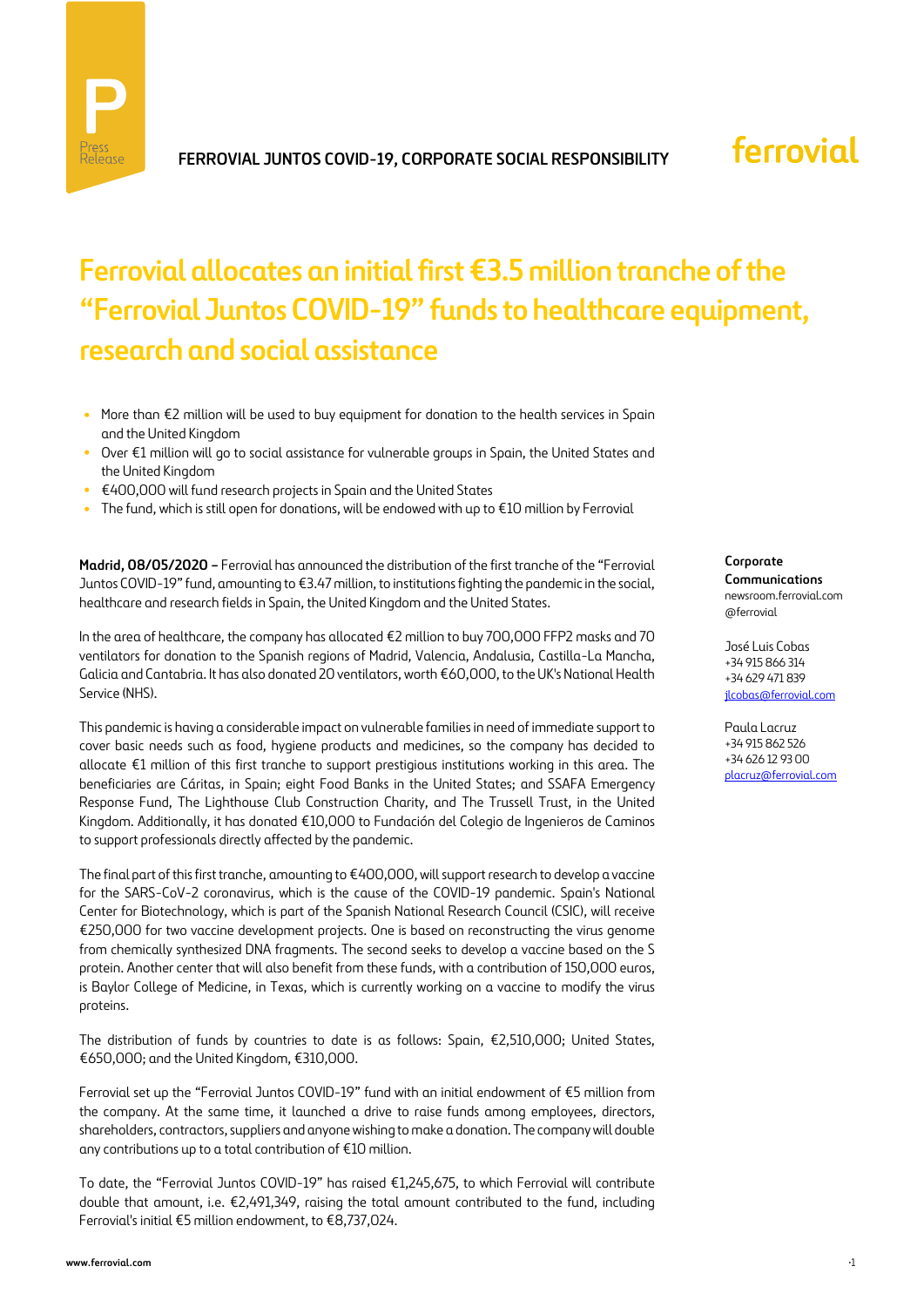

When it announced the creation of the fund, Ferrovial undertook to be totally transparent in its decisions. To date, considering the first tranche, the company has distributed a total of €3,470,000, with the result that, as of today, €5,267,024 remain to be distributed. In the coming weeks, Ferrovial will provide updates on how its Juntos COVID-19 fund is used.

## **A commitment to fighting COVID-19**

The company is strongly committed to combating the pandemic, having participated in a number of initiatives, such as setting up a 5,500-bed temporary hospital at the Madrid convention center, and developing the "CoronaMadrid" website and app, along with other companies, in partnership with the Madrid Regional Government, to facilitate patient diagnosis and monitoring so as to avoid saturating the healthcare facilities and reduce the numbers requiring emergency care. It also installed drive-in testing centers in the Balearic Islands. In Madrid and Santander, it has made 830 parking spaces available free of charge to healthcare workers.

### **About Ferrovial**

Ferrovial, a leading global infrastructure operator, is committed to developing sustainable solutions. It is a member of Spain's blue-chip IBEX 35 index and an industry leader in the Dow Jones Sustainability Index; it is part of FTSE4Good and the Carbon Disclosure Project, and all its operations are conducted in compliance with the principles of the UN Global Compact, which the company adopted in 2002.

## **DONATIONS "FERROVIAL JUNTOS COVID-19": First Tranche. 8/05/2020**

### **Healthcare Equipment**

| Organization                       | Amount (Euros) | Equipment          |
|------------------------------------|----------------|--------------------|
| Salud Madrid                       | 1.000.000      | 300.000 FFP2 masks |
| (Spain)                            |                | 70 respirators     |
| Servicio Andaluz de Salud (Spain)  | 375.000        | 150.000 FFP2 masks |
| Servicio Gallego de Salud (Spain)  | 200.000        | 80.000 FFP2 masks  |
| Agencia Valenciana de Salud        | 200,000        | 80.000 FFP2 masks  |
| (España)                           |                |                    |
| Servicio de Salud de Castilla-La   | 125.000        | 50.000 FFP2 masks  |
| Mancha (Spain)                     |                |                    |
| Servicio Cántabro de Salud (Spain) | 100.000        | 40.000 FFP2 masks  |
| National Health Service (United    | 60.000         | 20 respirators     |
| Kingdom)                           |                |                    |